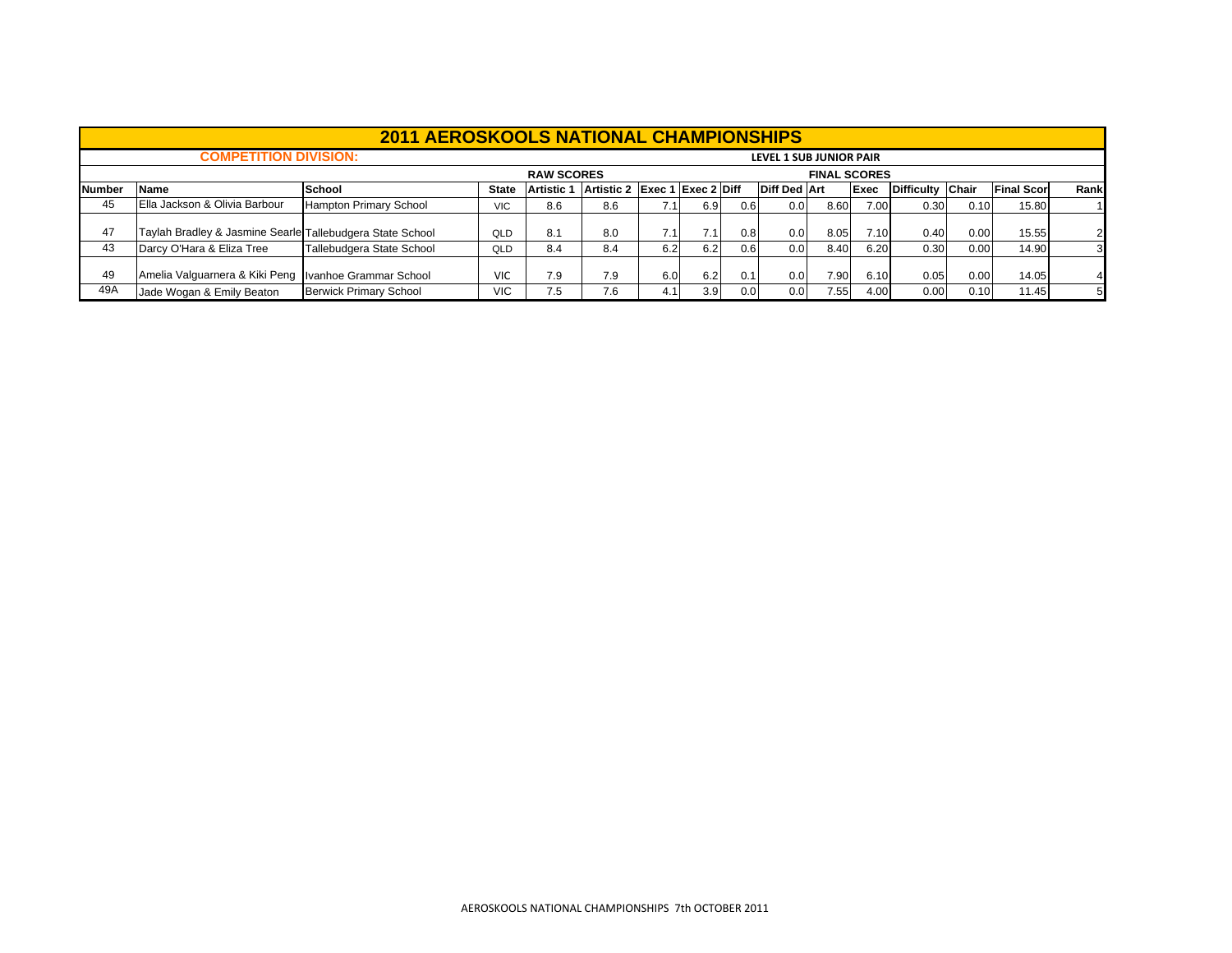|               |                                                                                                                                                                  | <b>2011 AEROSKOOLS NATIONAL CHAMPIONSHIPS</b> |            |                   |     |                  |      |     |                         |                     |      |      |      |       |      |
|---------------|------------------------------------------------------------------------------------------------------------------------------------------------------------------|-----------------------------------------------|------------|-------------------|-----|------------------|------|-----|-------------------------|---------------------|------|------|------|-------|------|
|               | <b>COMPETITION DIVISION:</b>                                                                                                                                     |                                               |            |                   |     |                  |      |     | LEVEL 1 SUB JUNIOR TRIO |                     |      |      |      |       |      |
|               |                                                                                                                                                                  |                                               |            | <b>RAW SCORES</b> |     |                  |      |     |                         | <b>FINAL SCORES</b> |      |      |      |       |      |
| <b>Number</b> | Artistic 2 Exec 1 Exec 2 Diff<br><b>Diff Ded Art</b><br>Difficulty Chair<br><b>Final Scor</b><br><b>School</b><br><b>State Artistic 1</b><br><b>Name</b><br>Exec |                                               |            |                   |     |                  |      |     |                         |                     |      |      |      |       | Rank |
|               | Brandi Beltrame, Mackenzie                                                                                                                                       |                                               |            |                   |     |                  |      |     |                         |                     |      |      |      |       |      |
| 59            | Hales & Elizabeth John                                                                                                                                           | Romsey Primary School                         | <b>VIC</b> | 8.4               | 8.4 | 7.0 <sub>l</sub> | 6.8  | 0.6 | 0.0                     | 8.40                | 6.90 | 0.30 | 0.00 | 15.60 |      |
|               | Carien Boshoff, Mariana Krug &                                                                                                                                   |                                               |            |                   |     |                  |      |     |                         |                     |      |      |      |       |      |
| 57            | Katharina Krug                                                                                                                                                   | <b>Firbank Grammar School</b>                 | <b>VIC</b> | 7.8               | 7.7 | 7.4              | 7.51 | 0.4 | 0.0                     | 7.75                | 7.45 | 0.20 | 0.40 | 15.00 |      |
|               | Rose Clancy-Dillon, Zali Mayall                                                                                                                                  |                                               |            |                   |     |                  |      |     |                         |                     |      |      |      |       |      |
| 55            | & Shelby Donnelly                                                                                                                                                | <b>Woodleigh School</b>                       | <b>VIC</b> | 7.7               | 7.7 | 5.2              | 5.0  | 0.4 | 0.0                     | 7.70                | 5.10 | 0.20 | 0.70 | 12.30 |      |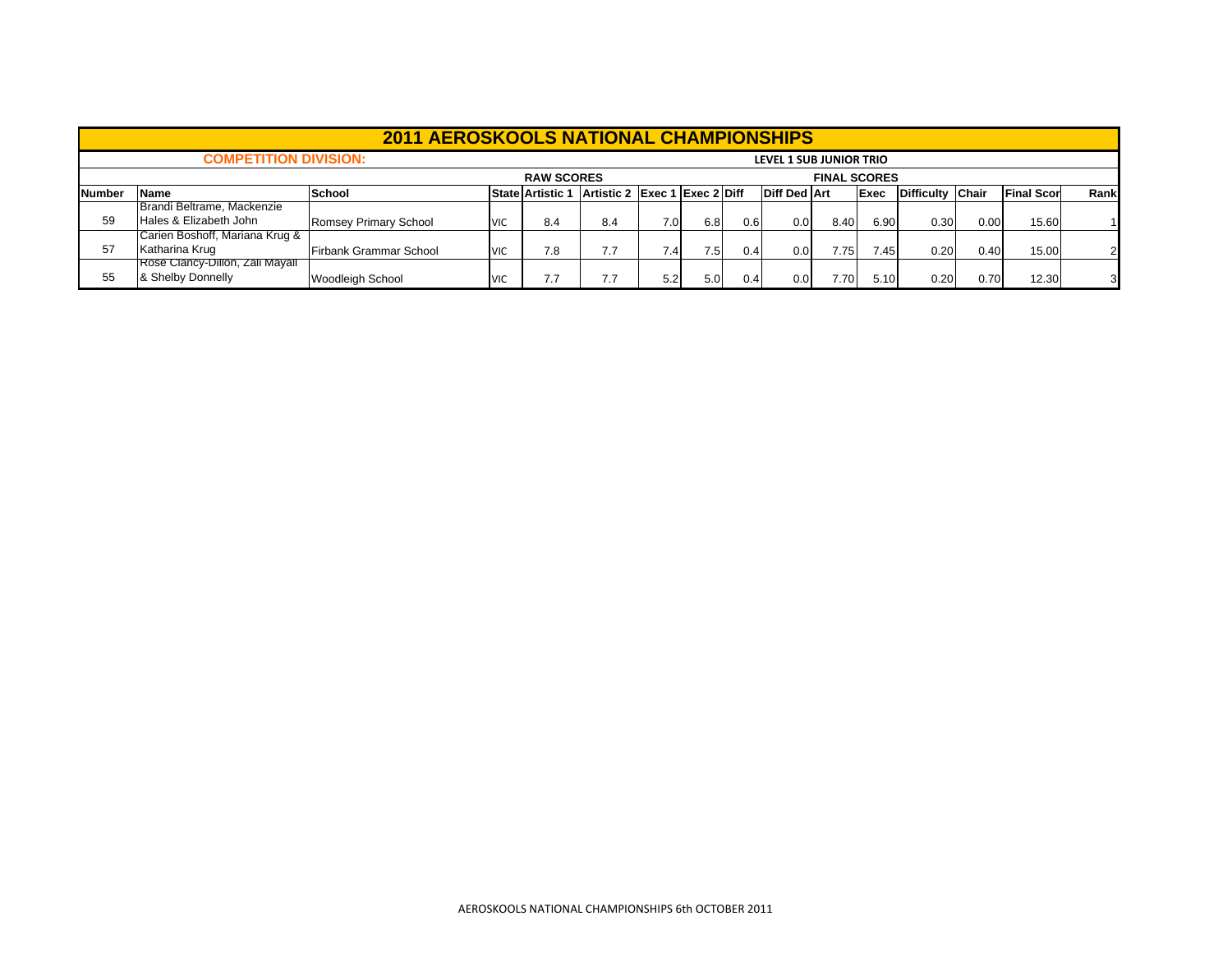|               |                                                                                              | <b>2011 AEROSKOOLS NATIONAL CHAMPIONSHIPS</b> |            |                         |                               |     |     |     |                                 |                     |             |                  |      |                   |              |
|---------------|----------------------------------------------------------------------------------------------|-----------------------------------------------|------------|-------------------------|-------------------------------|-----|-----|-----|---------------------------------|---------------------|-------------|------------------|------|-------------------|--------------|
|               | <b>COMPETITION DIVISION:</b>                                                                 |                                               |            |                         |                               |     |     |     | <b>LEVEL 1 SUB JUNIOR GROUP</b> |                     |             |                  |      |                   |              |
|               |                                                                                              |                                               |            | <b>RAW SCORES</b>       |                               |     |     |     |                                 | <b>FINAL SCORES</b> |             |                  |      |                   |              |
| <b>Number</b> | <b>Name</b>                                                                                  | <b>School</b>                                 |            | <b>State Artistic 1</b> | Artistic 2 Exec 1 Exec 2 Diff |     |     |     | <b>Diff Ded Art</b>             |                     | <b>Exec</b> | Difficulty Chair |      | <b>Final Scor</b> | Rank         |
|               | Abbey Marcuccio, Emenee Chrouis,<br>Nikki Mihos, Janel Paolone & Elise                       |                                               |            | 8.2                     |                               |     |     |     |                                 |                     |             |                  |      |                   |              |
|               | Keenan<br>Bella Connellan, Kyahne Bryant,                                                    | Ivanhoe Girls Grammar Junior School           | VIC.       |                         | 8.2                           | 5.5 | 5.3 | 0.0 | 0.0                             | 8.20                | 5.40        | 0.00             | 0.00 | 13.60             |              |
| 3             | Chloe Pyne & Tahlia Day                                                                      | Romsey Primary School                         | <b>VIC</b> | 7.5                     | 7.5                           | 5.3 | 5.2 | 0.0 | 0.0                             | 7.50                | 5.25        | 0.00             | 0.00 | 12.75             | $\mathsf{2}$ |
|               | Rosie Gourlay, Aimee Green,<br>Clementine Froomes-Houseman,<br>Ashley Evans, Lucy Richards & |                                               |            |                         |                               |     |     |     |                                 |                     |             |                  |      |                   |              |
| 5             | Sarah De Urav                                                                                | Melbourne Grammar School                      | <b>VIC</b> | 7.8                     | 7.7                           | 4.5 | 4.6 | 0.0 | 0.0                             | 7.75                | 4.55        | 0.00             | 0.00 | 12.30             | 3            |
|               | Mikaela Stafford, Sienna Toso, Mia<br>Zamperoni & Maggie Zhao                                | Heathdale Christian College                   | <b>VIC</b> | 7.8                     | 7.7                           | 4.2 | 4.0 | 0.0 | 0.0                             | 7.75                | 4.10        | 0.00             | 0.20 | 11.65             |              |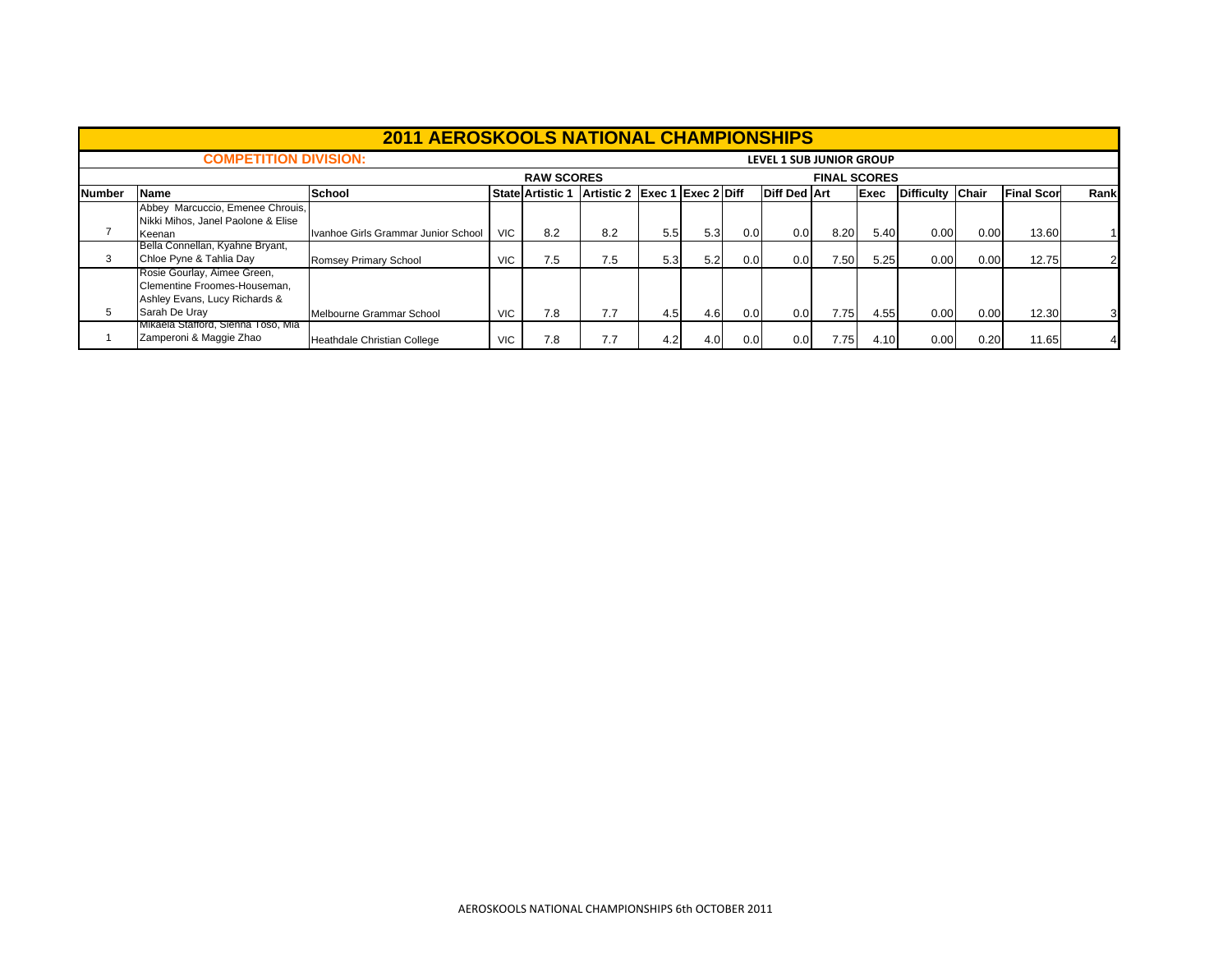|               |                                               | <b>2011 AEROSKOOLS NATIONAL CHAMPIONSHIPS</b> |            |                         |                               |     |     |     |                            |                     |      |                  |      |                   |                |
|---------------|-----------------------------------------------|-----------------------------------------------|------------|-------------------------|-------------------------------|-----|-----|-----|----------------------------|---------------------|------|------------------|------|-------------------|----------------|
|               | <b>COMPETITION DIVISION:</b>                  |                                               |            |                         |                               |     |     |     | <b>LEVEL 1 JUNIOR PAIR</b> |                     |      |                  |      |                   |                |
|               |                                               |                                               |            | <b>RAW SCORES</b>       |                               |     |     |     |                            | <b>FINAL SCORES</b> |      |                  |      |                   |                |
| <b>Number</b> | <b>Name</b>                                   | <b>School</b>                                 |            | <b>State Artistic 1</b> | Artistic 2 Exec 1 Exec 2 Diff |     |     |     | <b>Diff Ded Art</b>        |                     | Exec | Difficulty Chair |      | <b>Final Scor</b> | Rank           |
| 30            | Sophia Pappas & Gemma<br>Danks                | Melbourne Girls' College                      | <b>VIC</b> | 9.2                     | 9.2                           | 7.4 | 7.5 | 0.8 | 0.0                        | 9.20                | 7.45 | 0.40             | 0.00 | 17.05             | $\overline{1}$ |
| 36            | Evie Giles & Courtney Larwood                 | Kadina Primary School                         | <b>SA</b>  | 8.8                     | 8.8                           | 7.5 | 7.5 | 0.6 | 0.0                        | 8.80                | 7.50 | 0.30             | 0.00 | 16.60             | $\overline{2}$ |
| 48            | Kindle Aloisio & Zoe Aloisio                  | St Helena Secondary College                   | <b>VIC</b> | 8.5                     | 8.8                           | 7.1 | 7.2 | 0.6 | 0.0                        | 8.65                | 7.15 | 0.30             | 0.00 | 16.10             | 3              |
| 42            | Lily Ireland & Kaylah Fink                    | Lilydale High School                          | <b>VIC</b> | 8.4                     | 8.2                           | 6.8 | 6.4 | 0.6 | 0.0                        | 8.30                | 6.60 | 0.30             | 0.00 | 15.20             | $\overline{4}$ |
| 24            | Samara Elsworthy & Kiara Van<br>Roov          | Moonta Primary School                         | <b>SA</b>  | 7.9                     | 7.9                           | 6.5 | 6.2 | 0.0 | 0.0                        | 7.90                | 6.35 | 0.00             | 0.00 | 14.25             | 5 <sub>5</sub> |
| 22            | Caitlin Clark & Isabel<br>McNamarra           | <b>Firbank Grammar School</b>                 | <b>VIC</b> | 8.2                     | 7.9                           | 6.3 | 6.0 | 0.0 | 0.0                        | 8.05                | 6.15 | 0.00             | 0.00 | 14.20             | 6              |
| 44            | Olivia Hill & Nicola Economides               | <b>MLC</b>                                    | <b>NSW</b> | 8.1                     | 8.0                           | 5.7 | 5.9 | 0.5 | 0.0                        | 8.05                | 5.80 | 0.25             | 0.20 | 13.90             | $\overline{7}$ |
| 52            | Chloe Candszoukovski &<br>Jemma Hoctor-Turner | Romsey Primary School                         | <b>VIC</b> | 8.1                     | 8.1                           | 5.5 | 5.8 | 0.0 | 0.0                        | 8.10                | 5.65 | 0.00             | 0.00 | 13.75             | 8              |
| 50            | Katherine Dhu & Jessica Chan                  | Hornsby Girls High School                     | <b>NSW</b> | 8.0                     | 8.1                           | 5.6 | 5.7 | 0.5 | 0.0                        | 8.05                | 5.65 | 0.25             | 0.20 | 13.75             | 9              |
| 26            | Samantha Ly & Jaclyn Nguyen                   | <b>Strathfied South Primary School</b>        | <b>NSW</b> | 7.0                     | 7.3                           | 6.6 | 6.3 | 0.1 | 0.0                        | 7.15                | 6.45 | 0.05             | 0.00 | 13.65             | 10             |
| 38            | Lilie Joseph & Sophie McCarthy                | St Joseph's Oatley                            | <b>NSW</b> | 8.2                     | 8.1                           | 5.6 | 5.4 | 0.0 | 0.0                        | 8.15                | 5.50 | 0.00             | 0.20 | 13.45             | 11             |
| 40            | Leah Gebus & Melisa Castillo                  | Ivanhoe Girls Grammar Junior Scho             | <b>VIC</b> | 7.8                     | 7.9                           | 5.0 | 5.2 | 0.4 | 0.0                        | 7.85                | 5.10 | 0.20             | 0.00 | 13.15             | 12             |
| 32            | Mikaela D'Arienzo & Grace Law                 | Moreton Bay College                           | QLD        | 7.5                     | 7.6                           | 4.8 | 5.1 | 0.0 | 0.0                        | 7.55                | 4.95 | 0.00             | 0.00 | 12.50             | 13             |
| 46            | Jasmin Finnis & Sophie<br>Zimmermann          | Moreton Bay College                           | QLD        | 7.2                     | 7.4                           | 5.2 | 5.0 | 0.0 | 0.0                        | 7.30                | 5.10 | 0.00             | 0.10 | 12.30             | 14             |
| 28            | Sarah Killorn & Celina Truong                 | Moreton Bay College                           | QLD        | 7.0                     | 7.1                           | 5.0 | 5.2 | 0.0 | 0.0                        | 7.05                | 5.10 | 0.00             | 0.00 | 12.15             | 15             |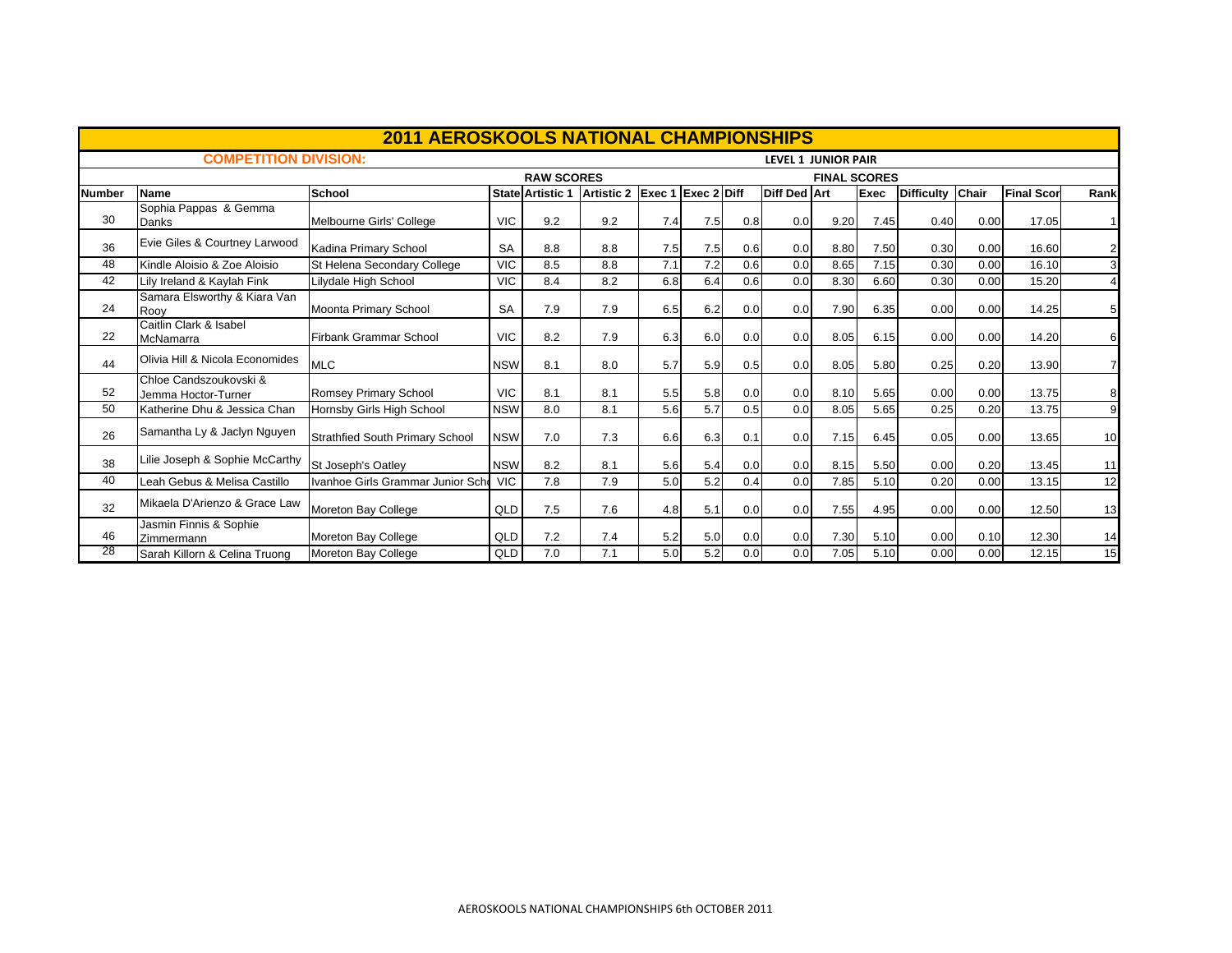|        |                                                        | <b>2011 AEROSKOOLS NATIONAL CHAMPIONSHIPS</b> |            |                         |                               |     |     |     |                            |                     |      |                  |      |                   |                  |
|--------|--------------------------------------------------------|-----------------------------------------------|------------|-------------------------|-------------------------------|-----|-----|-----|----------------------------|---------------------|------|------------------|------|-------------------|------------------|
|        | <b>COMPETITION DIVISION:</b>                           |                                               |            |                         |                               |     |     |     | <b>LEVEL 1 JUNIOR TRIO</b> |                     |      |                  |      |                   |                  |
|        |                                                        |                                               |            | <b>RAW SCORES</b>       |                               |     |     |     |                            | <b>FINAL SCORES</b> |      |                  |      |                   |                  |
| Number | Name                                                   | School                                        |            | <b>State Artistic 1</b> | Artistic 2 Exec 1 Exec 2 Diff |     |     |     | Diff Ded Art               |                     | Exec | Difficulty Chair |      | <b>Final Scor</b> | Rank             |
|        | Caitlin Hill, Kiara Mercer &                           |                                               |            |                         |                               |     |     |     |                            |                     |      |                  |      |                   |                  |
| 33     | Annabelle Pearce                                       | Kadina Primary School                         | <b>SA</b>  | 8.5                     | 8.5                           | 6.5 | 6.6 | 0.5 | 0.0                        | 8.50                | 6.55 | 0.25             | 0.20 | 15.10             | 1                |
|        | Amelia Warwick, Nina lafrate &                         |                                               |            |                         |                               |     |     |     |                            |                     |      |                  |      |                   |                  |
| 27     | Kiona Maro-King                                        | Loreto Toorak                                 | <b>VIC</b> | 8.3                     | 8.3                           | 6.1 | 5.9 | 0.4 | 0.0                        | 8.30                | 6.00 | 0.20             | 0.00 | 14.50             | $\overline{2}$   |
| 39     | Georgia O'Malley, Kathryn Chen<br>& Elina Roupas       | Balwyn North Primary School                   | <b>VIC</b> | 8.4                     | 8.3                           | 5.8 | 5.8 | 0.5 | 0.0                        | 8.35                | 5.80 | 0.25             | 0.00 | 14.40             | 3                |
|        | Rhiannon Brown, Rebecca                                |                                               |            |                         |                               |     |     |     |                            |                     |      |                  |      |                   |                  |
|        | Chilvers-French & Chaise                               |                                               |            |                         |                               |     |     |     |                            |                     |      |                  |      |                   |                  |
| 31     | Crowley                                                | Moreton Bay College                           | QLD        | 7.9                     | 8.1                           | 6.6 | 6.5 | 0.0 | 0.0                        | 8.00                | 6.55 | 0.00             | 0.20 | 14.35             | $\overline{4}$   |
|        | Maddie Barnewall, Miena                                |                                               |            |                         |                               |     |     |     |                            |                     |      |                  |      |                   |                  |
| 41     | Iwasaki & Taylor Poore                                 | Ivanhoe Grammar School                        | <b>VIC</b> | 8.3                     | 8.1                           | 5.9 | 6.0 | 0.1 | 0.0                        | 8.20                | 5.95 | 0.05             | 0.00 | 14.20             | 5 <sub>5</sub>   |
|        | Brodie Piper, Jess Roberts &                           |                                               |            |                         |                               |     |     |     |                            |                     |      |                  |      |                   |                  |
| 19     | Chaye Rogers-Holt                                      | Pakenham Consolidated School                  | <b>VIC</b> | 7.8                     | 7.8                           | 5.6 | 5.8 | 0.5 | 0.0                        | 7.80                | 5.70 | 0.25             | 0.00 | 13.75             | $6 \overline{6}$ |
|        | Graciela De-Bourbon, Anastasia                         |                                               |            |                         |                               |     |     |     |                            |                     |      |                  |      |                   |                  |
| 29     | Sanna & Caitlin Marsh                                  | <b>All Saints</b>                             | <b>NSW</b> | 7.1                     | 7.3                           | 5.6 | 5.8 | 0.0 | 0.0 <sub>l</sub>           | 7.20                | 5.70 | 0.00             | 0.00 | 12.90             | $\overline{7}$   |
|        | Alyce Miles, Kayla Cuetkouski &                        |                                               |            |                         |                               |     |     |     |                            |                     |      |                  |      |                   |                  |
| 41A    | <b>Pip Snodgrass</b>                                   | Ivanhoe Grammar School                        | <b>VIC</b> | 7.2                     | 7.3                           | 5.5 | 5.4 | 0.1 | 0.0                        | 7.25                | 5.45 | 0.05             | 0.00 | 12.75             | 8                |
|        | Mackenzy Imer, Shannon                                 |                                               |            |                         |                               |     |     |     |                            |                     |      |                  |      |                   |                  |
| 23     | Hawkes & Ash Fowler                                    | <b>Billanook College</b>                      | <b>VIC</b> | 7.7                     | 7.5                           | 5.2 | 5.1 | 0.0 | 0.0                        | 7.60                | 5.15 | 0.00             | 0.20 | 12.55             | $\overline{9}$   |
|        |                                                        |                                               |            |                         |                               |     |     |     |                            |                     |      |                  |      |                   |                  |
|        | Stefanie Adamouskis, Sophie                            |                                               |            |                         |                               |     |     |     |                            |                     |      |                  |      |                   |                  |
| 21     | Eagling- Every & Anna Oleinikov                        | Ivanhoe Girls Grammar Junior Scho             | <b>VIC</b> | 7.7                     | 7.7                           | 4.7 | 4.6 | 0.2 | 0.0                        | 7.70                | 4.65 | 0.10             | 0.00 | 12.45             | 10               |
|        | Delia McKeon, Francesca                                |                                               |            |                         |                               |     |     |     |                            |                     |      |                  |      |                   |                  |
| 37     | Coloretti & Briana Pappalardo                          | Strathcona Baptist Girls Grammar              | <b>VIC</b> | 7.3                     | 7.0                           | 5.5 | 5.4 | 0.0 | 0.0                        | 7.15                | 5.45 | 0.00             | 0.20 | 12.40             | 11               |
| 25     | Arian Gough, Jorja Morgan &<br><b>Courtney Preston</b> |                                               |            | 7.6                     | 7.6                           |     |     |     | 0.0                        |                     |      |                  |      |                   |                  |
|        | Emma Zygnerski, I abatha Willis                        | Moreton Bay College                           | QLD        |                         |                               | 4.9 | 4.9 | 0.0 |                            | 7.60                | 4.90 | 0.00             | 0.40 | 12.10             | 12               |
| 35     | & Grace Mitchell                                       | Tallebudgera State School                     | QLD        | 8.1                     | 8.1                           | 4.9 | 5.0 | 0.0 | 0.0                        | 8.10                | 4.95 | 0.00             | 1.00 | 12.05             | 13               |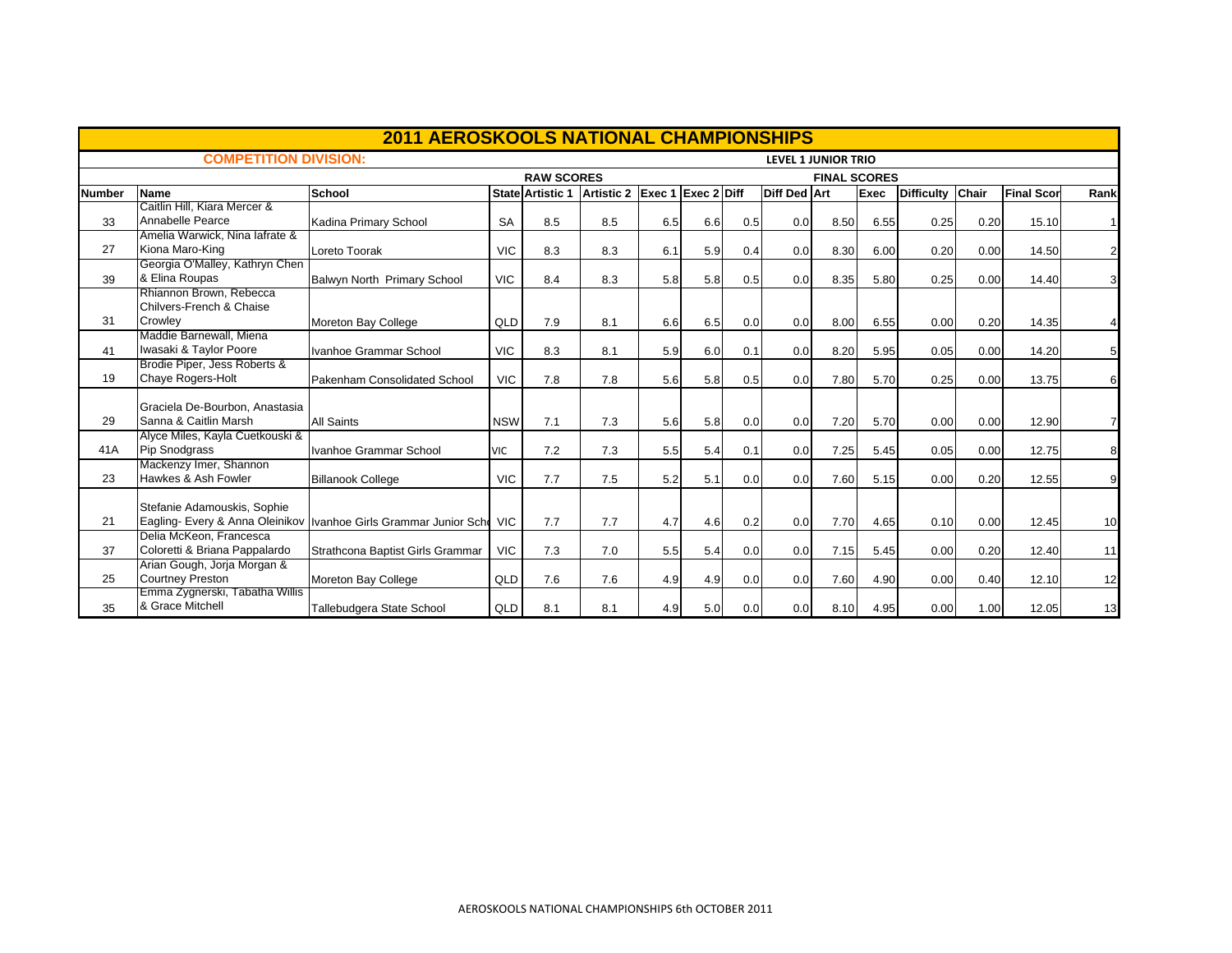|                |                                                                                                               | <b>2011 AEROSKOOLS NATIONAL CHAMPIONSHIPS</b> |            |                   |                               |     |     |     |                             |                     |      |                  |      |                   |                |
|----------------|---------------------------------------------------------------------------------------------------------------|-----------------------------------------------|------------|-------------------|-------------------------------|-----|-----|-----|-----------------------------|---------------------|------|------------------|------|-------------------|----------------|
|                | <b>COMPETITION DIVISION:</b>                                                                                  |                                               |            |                   |                               |     |     |     | <b>LEVEL 1 JUNIOR GROUP</b> |                     |      |                  |      |                   |                |
|                |                                                                                                               |                                               |            | <b>RAW SCORES</b> |                               |     |     |     |                             | <b>FINAL SCORES</b> |      |                  |      |                   |                |
| Number         | Name                                                                                                          | <b>School</b>                                 |            | State Artistic 1  | Artistic 2 Exec 1 Exec 2 Diff |     |     |     | <b>Diff Ded Art</b>         |                     | Exec | Difficulty Chair |      | <b>Final Scor</b> | Rank           |
| $\overline{4}$ | Oliva Kudnig, Luciana Kunkel,<br>Marni Jacobson & Elsa<br>Robertson                                           | Melbourne Grammar School                      | <b>VIC</b> | 8.4               | 8.7                           | 6.4 | 6.6 | 0.6 | 0.0                         | 8.55                | 6.50 | 0.30             | 0.00 | 15.35             | 1              |
| 18             | Monique Roberts, Natasha<br>Fowler, Jessica Brommeyer,<br>Milla Marston & Jemma Harper                        | Melbourne Girl's College                      | <b>VIC</b> | 8.5               | 8.6                           | 6.1 | 6.2 | 0.5 | 0.0                         | 8.55                | 6.15 | 0.25             | 0.00 | 14.95             | $\overline{2}$ |
| 10             | Emily Kee, Megan Marson,<br>Tabita Pop, Madison Worona &<br><b>Emily Sach</b>                                 | Pakenham Consolidated School                  | <b>VIC</b> | 8.4               | 8.5                           | 6.0 | 6.2 | 0.1 | 0.0                         | 8.45                | 6.10 | 0.05             | 0.00 | 14.60             | 3              |
| 2              | Ashlea Ephraums, Alanah<br>Guglielmo, Tinel Klaumanns-<br>Moller, Phaedora Le & Mia<br>Massese                | Heathdale Christian College                   | <b>VIC</b> | 7.9               | 7.9                           | 6.2 | 6.0 | 0.0 | 0.0                         | 7.90                | 6.10 | 0.00             | 0.00 | 14.00             |                |
| 6              | Jessica Zadow, Teresa Franklin,<br>Amelia Eusope, Celeste<br>Cameron, Charlotte Lewis &<br>Anasthasia Kodhaut | Antonio Catholic School                       | <b>SA</b>  | 8.2               | 8.4                           | 5.6 | 5.6 | 0.5 | 0.0                         | 8.30                | 5.60 | 0.25             | 0.20 | 13.95             | 5              |
| 8              | Chelsea Dunne, Keeley Miller,<br>Lauren Gatt, Hannah Jennings,<br>Julia Morton & Chili-Rose<br>Swettenham     | St Helena Secondary College                   | <b>VIC</b> | 7.9               | 7.9                           | 5.7 | 5.9 | 0.0 | 0.0                         | 7.90                | 5.80 | 0.00             | 0.20 | 13.50             | 6              |
| 16             | Rhiannon Brown, Chaise<br>Crowley, Rebecca Chilvers-<br>French, Mikaela D'Arienzo &<br><b>Grace Law</b>       | Moreton Bay College                           | QLD        | 7.9               | 7.8                           | 5.6 | 5.9 | 0.0 | 0.0                         | 7.85                | 5.75 | 0.00             | 0.20 | 13.40             | $\overline{7}$ |
| 20             | Clair Botten, Courtney Haigh,<br>Hannah Haigh, Heather<br>Braithwaite, Lizzie Agnello &<br>Sarah McDougall    | Pakenham Consolidated School                  | <b>VIC</b> | 8.1               | 8.0                           | 5.4 | 5.1 | 0.0 | 0.0                         | 8.05                | 5.25 | 0.00             | 0.00 | 13.30             | 8              |
| 12             | Emma Zygnerski, Tabatha Willis,<br>Grace Mitchell & Alyshia Jut                                               | Tallebudgera State School                     | QLD        | 8.0               | 8.1                           | 4.8 | 5.0 | 0.0 | 0.0                         | 8.05                | 4.90 | 0.00             | 0.00 | 12.95             | 9              |
| 14             | John-Luke Ahtuam, Danielle<br>Eldridge, Cassidy Marsh, Jeri<br>Packham & Georgia Stafford                     | Heathdale Christian College                   | <b>VIC</b> | 7.3               | 7.5                           | 5.0 | 4.8 | 0.0 | 0.0                         | 7.40                | 4.90 | 0.00             | 0.10 | 12.20             | 10             |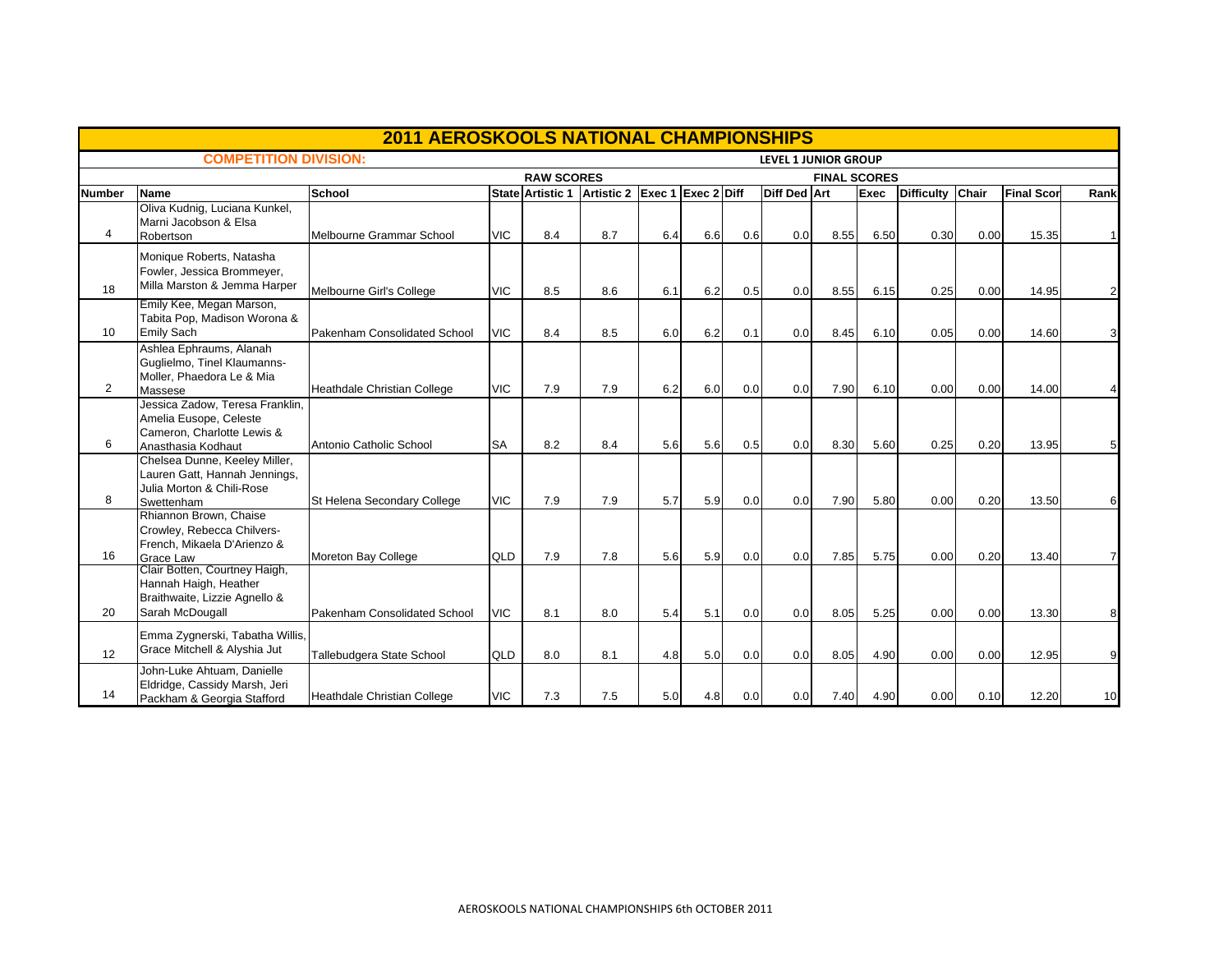|                |                                      | <b>2011 AEROSKOOLS NATIONAL CHAMPIONSHIPS</b> |            |                                                |     |     |      |     |                         |                     |              |                  |      |                   |      |
|----------------|--------------------------------------|-----------------------------------------------|------------|------------------------------------------------|-----|-----|------|-----|-------------------------|---------------------|--------------|------------------|------|-------------------|------|
|                | <b>COMPETITION DIVISION:</b>         |                                               |            |                                                |     |     |      |     | LEVEL 2 SUB JUNIOR PAIR |                     |              |                  |      |                   |      |
|                |                                      |                                               |            | <b>RAW SCORES</b>                              |     |     |      |     |                         | <b>FINAL SCORES</b> |              |                  |      |                   |      |
| <b>INumber</b> | <b>Name</b>                          | <b>School</b>                                 |            | State Artistic 1 Artistic 2 Exec 1 Exec 2 Diff |     |     |      |     | <b>Diff Ded Art</b>     |                     | <b>IExec</b> | Difficulty Chair |      | <b>Final Scor</b> | Rank |
| 61             | Breanna Guglielmo & Lyndal<br>Ridder | Heathdale Christian College                   | <b>VIC</b> |                                                | 7.2 | 6.8 | 6.61 | 0.6 | 0.0                     | 7.15                | 6.70         | 0.30             | 0.00 | 14.15             |      |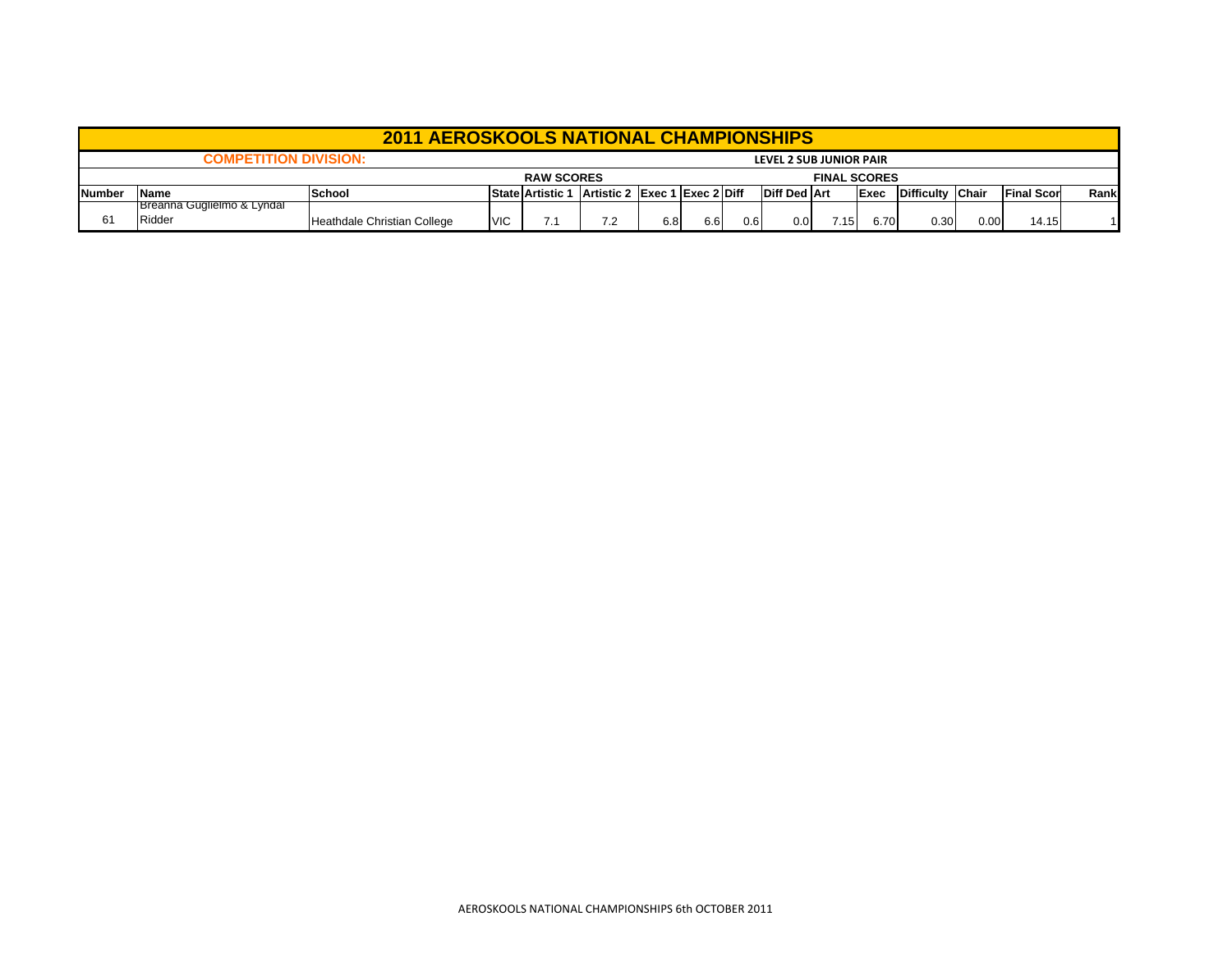|        |                                                           | <b>2011 AEROSKOOLS NATIONAL CHAMPIONSHIPS</b> |            |                   |                               |                  |     |                  |                     |                            |      |                  |      |                    |      |
|--------|-----------------------------------------------------------|-----------------------------------------------|------------|-------------------|-------------------------------|------------------|-----|------------------|---------------------|----------------------------|------|------------------|------|--------------------|------|
|        | <b>COMPETITION DIVISION:</b>                              |                                               |            |                   |                               |                  |     |                  |                     | <b>LEVEL 2 JUNIOR PAIR</b> |      |                  |      |                    |      |
|        |                                                           |                                               |            | <b>RAW SCORES</b> |                               |                  |     |                  |                     | <b>FINAL SCORES</b>        |      |                  |      |                    |      |
| Number | <b>Name</b>                                               | <b>School</b>                                 |            | State Artistic 1  | Artistic 2 Exec 1 Exec 2 Diff |                  |     |                  | <b>Diff Ded Art</b> |                            | Exec | Difficulty Chair |      | <b>Final Score</b> | Rank |
| 15     | Macy Barnshaw & Amelia Searle   Tallebudgera State School |                                               | QLD        | 8.4               | 8.0                           | 7.11             | 7.3 | 0.8 <sub>l</sub> | 0.0                 | 8.20                       | 7.20 | 0.40             | 0.20 | 15.60              |      |
| 11     | Annalea Prespakis& Samantha<br>Richardson                 | Romsey Primary School                         | <b>VIC</b> | 7.6               | 7.6                           | 7.1              | 7.0 | 0.6              | 0.0                 | 7.60                       | 7.05 | 0.30             | 0.00 | 14.95              |      |
| 13     | Teesha Angus & Casey Lock                                 | Kadina Primary School                         | <b>SA</b>  | 8.1               | 7.9                           | 7.0 <sub>l</sub> | 6.8 | 0.5              | 0.0                 | 8.00                       | 6.90 | 0.25             | 0.20 | 14.95              | 3    |
| 17     | Libby Burgess & Alice Webber                              | Moreton Bay College                           | QLD        | 7.7               | 7.9                           | 6.4              | 6.3 | 0.8              | 0.0                 | 7.80                       | 6.35 | 0.40             | 0.20 | 14.35              |      |
| 9      | Karlie Hales & Emily Sharp                                | Romsey Primary School                         | <b>VIC</b> | 7.4               | 7.1                           | 5.5              | 5.5 | 0.5              | 0.0                 | 7.25                       | 5.50 | 0.25             | 0.00 | 13.00              |      |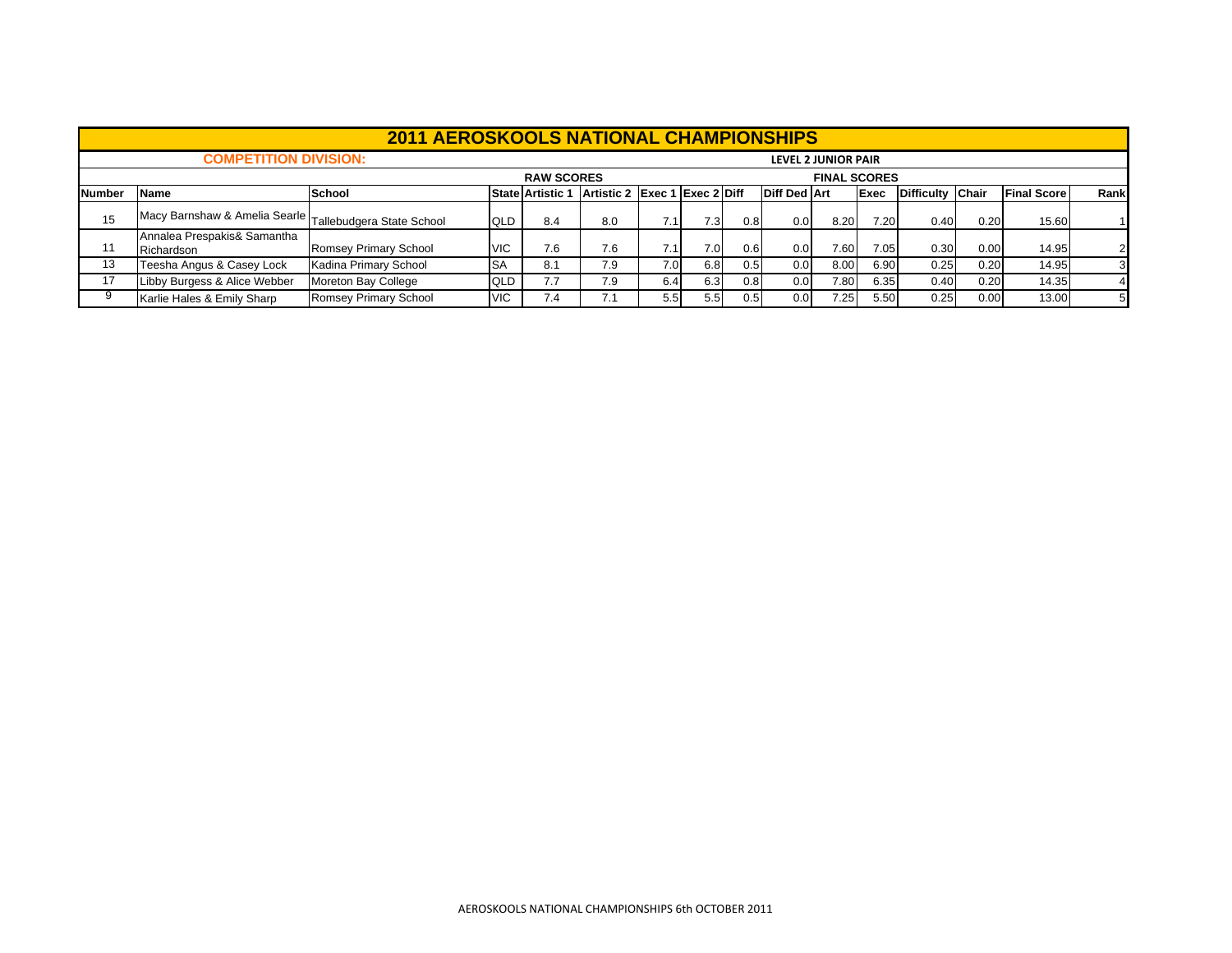|               |                               | <b>2011 AEROSKOOLS NATIONAL CHAMPIONSHIPS</b> |            |                         |                               |     |     |     |                     |                     |      |                  |      |                   |      |
|---------------|-------------------------------|-----------------------------------------------|------------|-------------------------|-------------------------------|-----|-----|-----|---------------------|---------------------|------|------------------|------|-------------------|------|
|               | <b>COMPETITION DIVISION:</b>  |                                               |            |                         |                               |     |     |     | LEVEL 2 JUNIOR TRIO |                     |      |                  |      |                   |      |
|               |                               |                                               |            | <b>RAW SCORES</b>       |                               |     |     |     |                     | <b>FINAL SCORES</b> |      |                  |      |                   |      |
| <b>Number</b> | <b>Name</b>                   | <b>School</b>                                 |            | <b>State Artistic 1</b> | Artistic 2 Exec 1 Exec 2 Diff |     |     |     | <b>Diff Ded Art</b> |                     | Exec | Difficulty Chair |      | <b>Final Scor</b> | Rank |
|               | Ashleigh Elvin, Macy Barnshaw |                                               |            |                         |                               |     |     |     |                     |                     |      |                  |      |                   |      |
| 58            | 8 Amelia Searle               | Tallebudgera State School                     | QLD        | 8.2                     | 7.9                           | 6.9 | 6.7 | 0.7 | 0.0                 | 8.05                | 6.80 | 0.35             | 0.00 | 15.20             |      |
|               | Claudia McAndrew, Mikayla     |                                               |            |                         |                               |     |     |     |                     |                     |      |                  |      |                   |      |
| 54            | Valdez & Angeline Salonga     | <b>All Saints</b>                             | <b>NSW</b> | 8.1                     | 8.2                           | 6.4 | 6.1 | 0.4 | 0.0                 | 8.15                | 6.25 | 0.20             | 0.00 | 14.60             |      |
|               | Libby Burgess, Alice Webber & |                                               |            |                         |                               |     |     |     |                     |                     |      |                  |      |                   |      |
| 56            | <b>Kate Prentice</b>          | Moreton Bay College                           | QLD        | 7.8                     | 8.1                           | 5.0 | 5.0 | 0.2 | 0.0                 | 7.95                | 5.00 | 0.10             | 0.30 | 12.75             | 3    |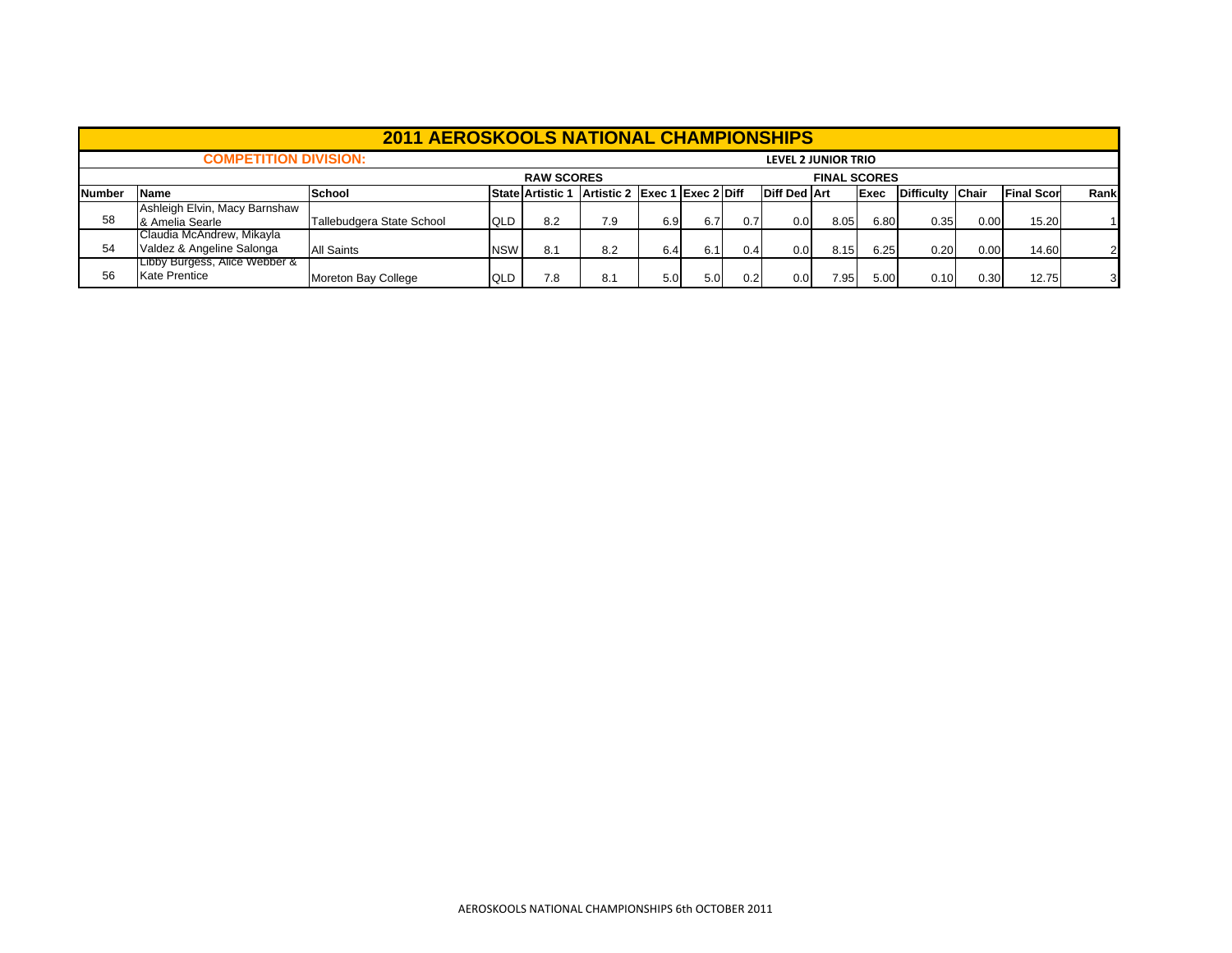|         |                                                                                                                                                            | <b>2011 AEROSKOOLS NATIONAL CHAMPIONSHIPS</b> |            |                   |     |     |     |      |                             |                     |      |      |      |       |    |
|---------|------------------------------------------------------------------------------------------------------------------------------------------------------------|-----------------------------------------------|------------|-------------------|-----|-----|-----|------|-----------------------------|---------------------|------|------|------|-------|----|
|         | <b>COMPETITION DIVISION:</b>                                                                                                                               |                                               |            |                   |     |     |     |      | <b>LEVEL 2 JUNIOR GROUP</b> |                     |      |      |      |       |    |
|         |                                                                                                                                                            |                                               |            | <b>RAW SCORES</b> |     |     |     |      |                             | <b>FINAL SCORES</b> |      |      |      |       |    |
| lNumber | Artistic 2 Exec 1 Exec 2 Diff<br><b>Diff Ded Art</b><br>Difficulty Chair<br><b>Final Scor</b><br>Rank<br>State Artistic 1<br>Exec<br>School<br><b>Name</b> |                                               |            |                   |     |     |     |      |                             |                     |      |      |      |       |    |
|         | Karlie Hales, Annalea Prespakis,                                                                                                                           |                                               |            |                   |     |     |     |      |                             |                     |      |      |      |       |    |
|         | Emily Sharp & Smantha                                                                                                                                      |                                               |            |                   |     |     |     |      |                             |                     |      |      |      |       |    |
| 51      | Richardson                                                                                                                                                 | Romsey Primary School                         | <b>VIC</b> |                   | 7.7 | 6.2 | 6.1 | 0.6  | 0.0                         | 7.70                | 6.15 | 0.30 | 0.00 | 14.15 |    |
|         | Grace Ford, Stephanie Mihos,                                                                                                                               |                                               |            |                   |     |     |     |      |                             |                     |      |      |      |       |    |
| 53      | Chelsea Hughes & Julia Suik                                                                                                                                | Ivanhoe Girls Grammar School                  | <b>VIC</b> | 6.4               | 6.5 | 4.4 | 4.5 | 0.01 | 0.0                         | 6.45                | 4.45 | 0.00 | 0.60 | 10.30 | 21 |